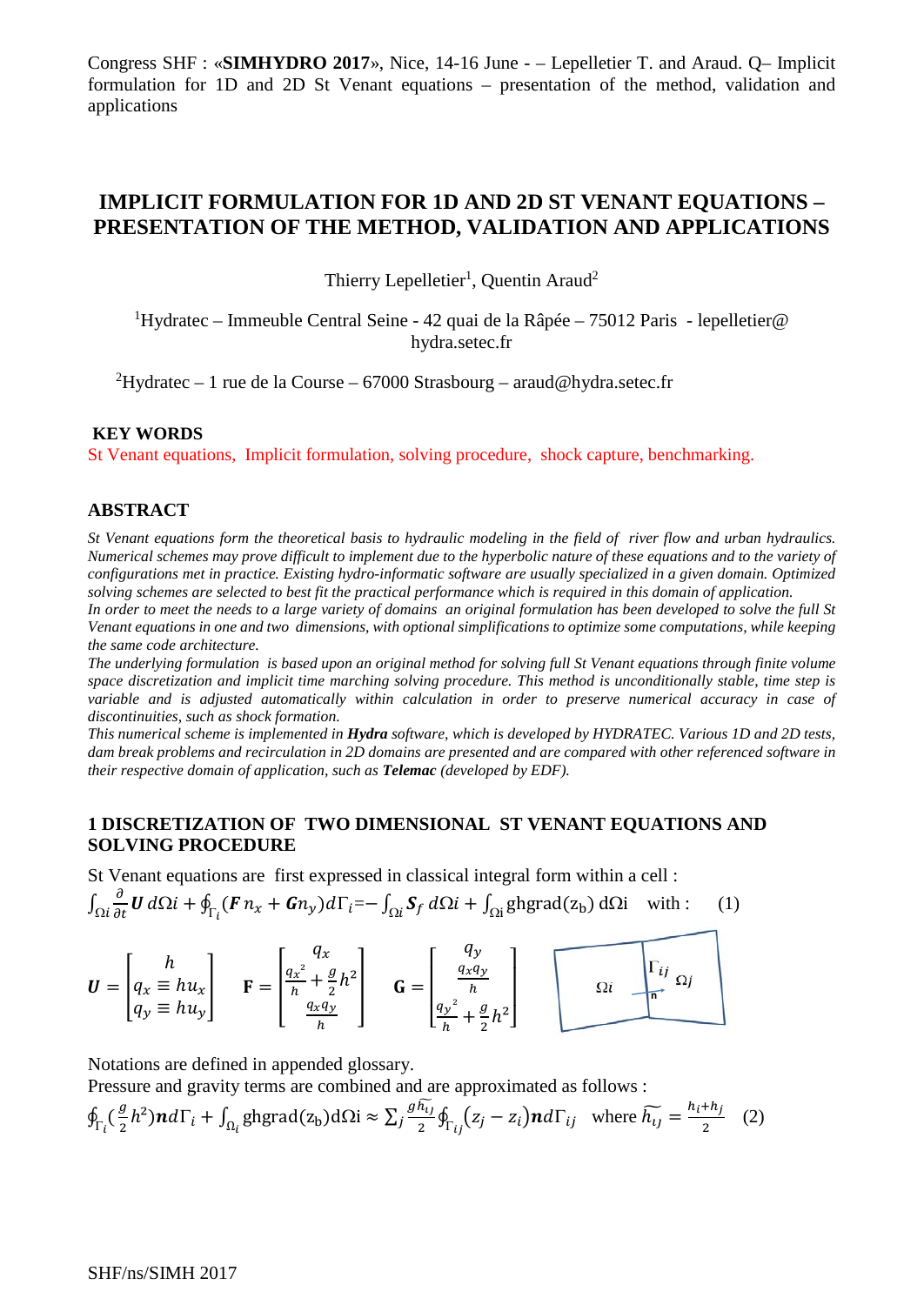This expression is valid as long as differences between water depths between two adjacent cells remain small. It turns out that it remains valid in presence of shocks as will be shown in section 2 below.



Spatial discretization of equation (1) consists in decomposing the whole domain into quadrangular or triangular cells and to average components of the unknown **U** vector within each cell. Connectivity condition between cells must be ensured. Equation (1) is rewritten as follows in discretized form, using the approximation of equation (2) :

$$
A_i \frac{\partial u_i}{\partial t} + A_i S_{fi} + \sum_j (F n_x + G n_y) l_{ij} = 0 \qquad (3) \qquad \text{where :}
$$
  

$$
\mathbf{F} = \begin{bmatrix} q_x \\ \frac{q_x^2}{h} + 0.5 g \widetilde{h_{ij}} (z_j - z_i) \\ \frac{q_x q_y}{h} \end{bmatrix} \qquad \mathbf{G} = \begin{bmatrix} q_y \\ \frac{q_x q_y}{h} \\ \frac{q_y^2}{h} + 0.5 g \widetilde{h_{ij}} (z_j - z_i) \end{bmatrix}
$$

The terms  $\sum_i (F n_x + G n_y) l_{ij} \equiv$  Flux<sub>ij</sub> represent the flux terms across two adjacent cells.

This alternative formulation yields following advantages :

- gravity terms are source terms but they are included in the line integral terms **F** and **G** which are expressed along each cell boundary : expression (3) is best fitted to link together equations between different domains, such as 2D and 1D domain. Linkage is provided by the flux terms Flux<sub>ii</sub> which have different expressions according to the physical link type. It is also easy to combine simplified and complete formulations within a model. Simplified treatment of a sub domain just requires to ignore the convective terms in vectors **F** and **G**.
- It provides numerical robustness,
- It is easy to introduce singularities within adjacent cells.

Within a 2D domain the flux components are treated by :

- centered formulation for the volume fluxes,
- upwind formulation for the momentum fluxes.

$$
\boldsymbol{F}_{ij} \cdot n_x + \mathbf{G}_{ij} \cdot n_y = \begin{pmatrix} 0.5(q_i + q_j) \\ \boldsymbol{\alpha}_i u_{xi} q_i + \boldsymbol{\alpha}_j u_{xj} q_j \\ \boldsymbol{\alpha}_i u_{yi} q_i + \boldsymbol{\alpha}_j u_{yj} q_j \end{pmatrix} + \begin{pmatrix} 0 \\ 0.5g \widetilde{h_{ij}}(z_j - z_i) n_x \\ 0.5g \widetilde{h_{ij}}(z_j - z_i) n_y \end{pmatrix} \text{ with :}
$$

∖  $\begin{pmatrix} u_{xi} \\ u_{yi} \end{pmatrix}$ : average flow velocity within one cell i

$$
q_i \triangleq q_{x,i}.n_x + q_{y,i}.n_y
$$
  
\n
$$
q_j \triangleq q_{x,j}.n_x + q_{y,j}.n_y
$$
  
\n
$$
\begin{cases} \alpha_i = 1 & \text{si } q_i > 0 \\ \alpha_i = 0 & \text{si } q_i < 0 \end{cases}
$$
  
\n
$$
\alpha_j = 1 \quad \text{si } q_j > 0
$$
  
\n
$$
\alpha_j = 0 \quad \text{si } q_j < 0
$$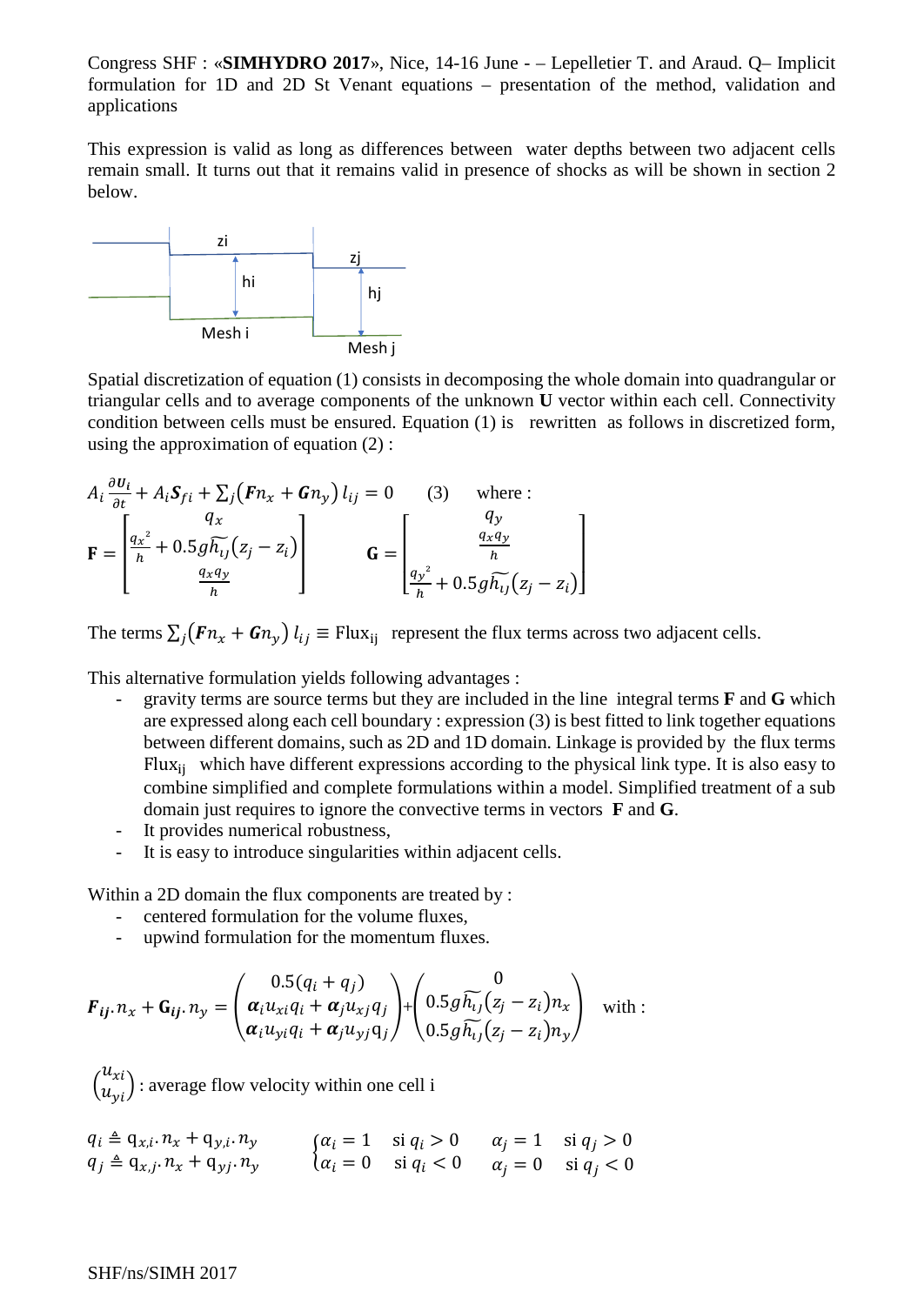Time integration of equation (3) is treated in a fully implicit way :

Flux terms :

$$
F_{ij}^{n+1} = F_{ij}^{n} + \left[\frac{\partial \Delta F_{ij}}{\partial \Delta U_{i}}\right] \Delta U_{i} + \left[\frac{\partial \Delta F_{ij}}{\partial \Delta U_{j}}\right] \Delta U_{j}
$$
  
\n
$$
G_{i}^{n+1} = G_{i}^{n} + \left[\frac{\partial \Delta G_{ij}}{\partial \Delta U_{i}}\right] \Delta U_{i} + \left[\frac{\partial \Delta G_{ij}}{\partial \Delta U_{j}}\right] \Delta U_{j}
$$
  
\n
$$
U_{i}^{n+1} = U_{i}^{n} + \Delta U_{i}
$$
  
\n
$$
U_{j}^{n+1} = U_{j}^{n} + \Delta U_{j}
$$

The Jacobian matrices :  $\frac{\partial \Delta F_{ij}}{\partial \Delta U_i}$  $\left[\frac{\partial \Delta F_{ij}}{\partial \Delta U_i}\right], \left[\frac{\partial \Delta F_{ij}}{\partial \Delta U_j}\right], \left[\frac{\partial \Delta G_{ij}}{\partial \Delta U_i}\right]$  $\left(\frac{\partial \Delta G_{ij}}{\partial \Delta U_i}\right)$ ,  $\left(\frac{\partial \Delta G_{ij}}{\partial \Delta U_j}\right)$  are ranked 3x3 et contain differentiated terms with respect to natives variables defined in vector **U**

Inertia term:  
\n
$$
A_i \frac{\partial U_i}{\partial t} = \frac{A_i}{dt} \Delta U_i
$$

Friction term :  $S_{f1}^{n+1} = S_{fi}^n + \left[\frac{\partial \Delta S_f}{\partial \Delta U_i}\right]$  $\frac{\partial}{\partial \Delta u_i} \Delta u_i$ 

The final set of equations to be solved at each time step is put in matrix form :  $[M_{ii}]\Delta U_i + \sum_j[K_{ij}]\Delta U_i = F_i$  (4)

In practice this matrix system is formed by calculating contribution of each boundary to flux terms, then contributions of volume terms within each cell.

Solution of matrix system (4) is calculated using **Pardiso** Matrix Solver.

This formulation encompasses the 1D case, it can therefore be specialized to 1D problems or extended to mixed problems including 1D and 2D sub domains within a model without difficulty.

## **2. SHOCK CAPTURE**

The above formulation is based on native conservation laws of hyperbolic St Venant equations. It contains all the terms which are supposed to produce discontinuities depending on physical configurations. In order to demonstrate the ability of the above algorithm to describe shocks the restricted 1D case with 3 adjacent cells is considered :



The discretized equation (3) along the x axis is written as follows in steady state flow regime for the cell M2. The following equation is obtained by neglecting friction terms :

$$
-Qu_1 + Qu_2 + \frac{g}{2}(z_2 - z_1)h_{12} + \frac{g}{2}(z_3 - z_2)h_{23} = 0
$$
 (5)  

$$
h_{12} = 0.5(h_1 + h_2) \qquad h_{23} = 0.5(h_2 + h_3)
$$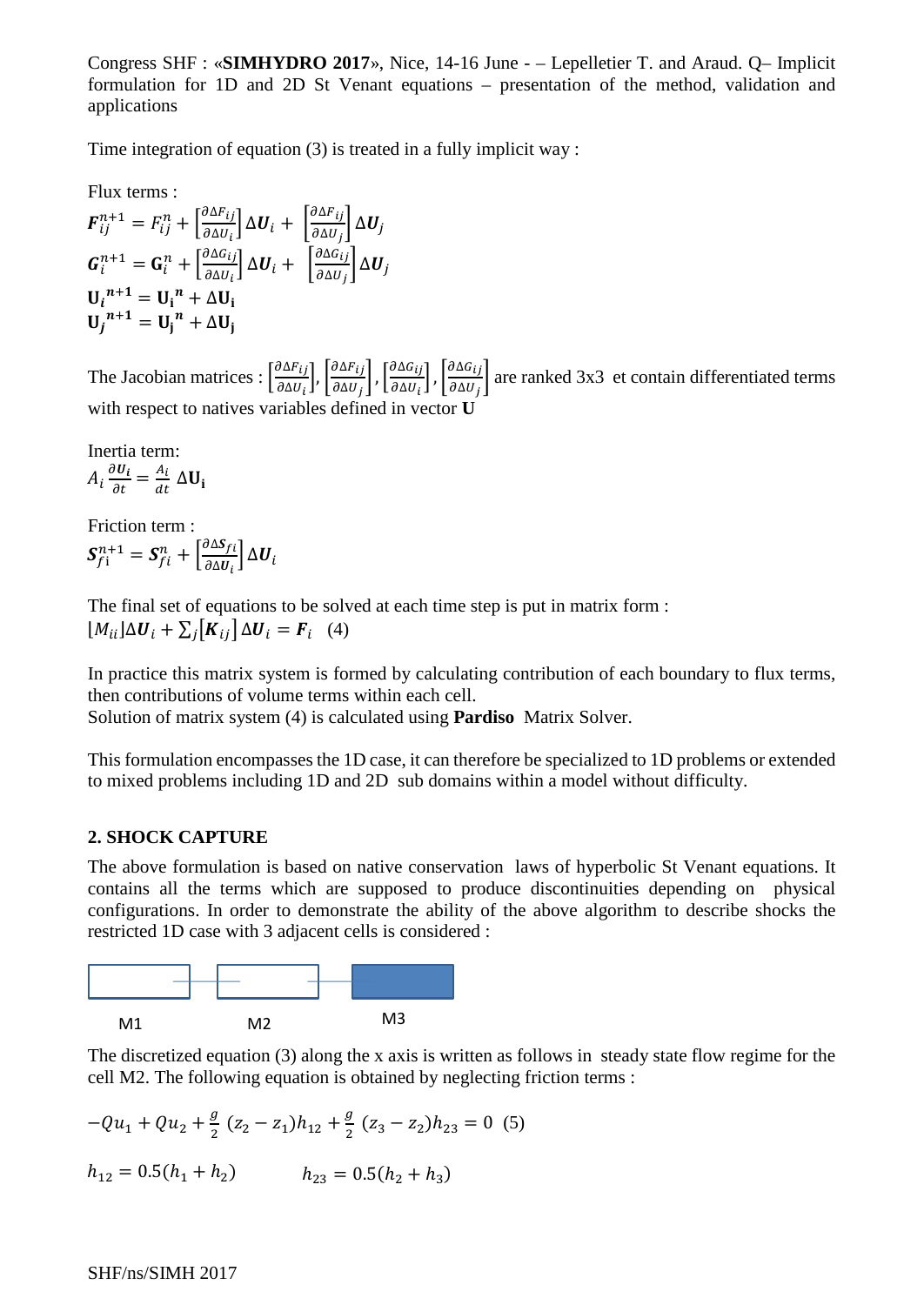Let us assume that a hydraulic jump occurs between cell 1 and 2 : One has :  $z_2 \approx z_3$ 



Equation (5) becomes :  $-Qu_1 + Qu_2 + \frac{g}{2} (h_2 - h_1)h_{12} = 0$  $Qu_2 + \frac{g}{2} h_1 h_{12} = Qu_1 + \frac{g}{2} h_2 h_{12}$  (6)

Equation (6) describes a jump equation which is linearized with respect to term  $h_{12}$ . This shows that our formulation allows to capture shocks, albeit introduction of some distortion for strong shocks. The practical validity or this simplification is discussed with the tests case presented in chapter 4.

The above analysis can be extended easily to transient shock waves, such as in the dam break problem, by taking in account the inertia terms of equation (3) : it can be checked that the right expression for the shock velocity of the moving shock wave is obtained.

This shock analysis can extended to the 2D case. A further simplification is introduced by assuming that the local direction of a 2D shock wave is perpendicular to the boundary between two adjacent cells. Starting from equation (3) one obtains the equations for the oblique hydraulic jump, assuming that the boundary line between two cells is a shock line. This additional assumption yields wrong results locally but it has been found that the distortion levels out when one considers the resulting wave pattern on a scale involving a few cells together.

### **3. EXTENDED FORMULATION WITH HYDRAULIC SINGULARITIES**

So far the formulation above applies to an homogenous 2D domain : two adjacent cells are connected by relations involving flux terms. It is fairly straightforward to generalize this concept by adapting the flux terms to hydraulic exchange laws involving singular head losses:



Exchange between the two cells is controlled by the flow rate Q et the momentum flux vector **F**. In case of a singularity linking the cells, Q and **F** are expressed as : Q(Hi, Hj) and **F**(Hi, Hj) where H stands for the averaged total head within one cell. The expressions for Q and **F** depend on the nature of the singularity.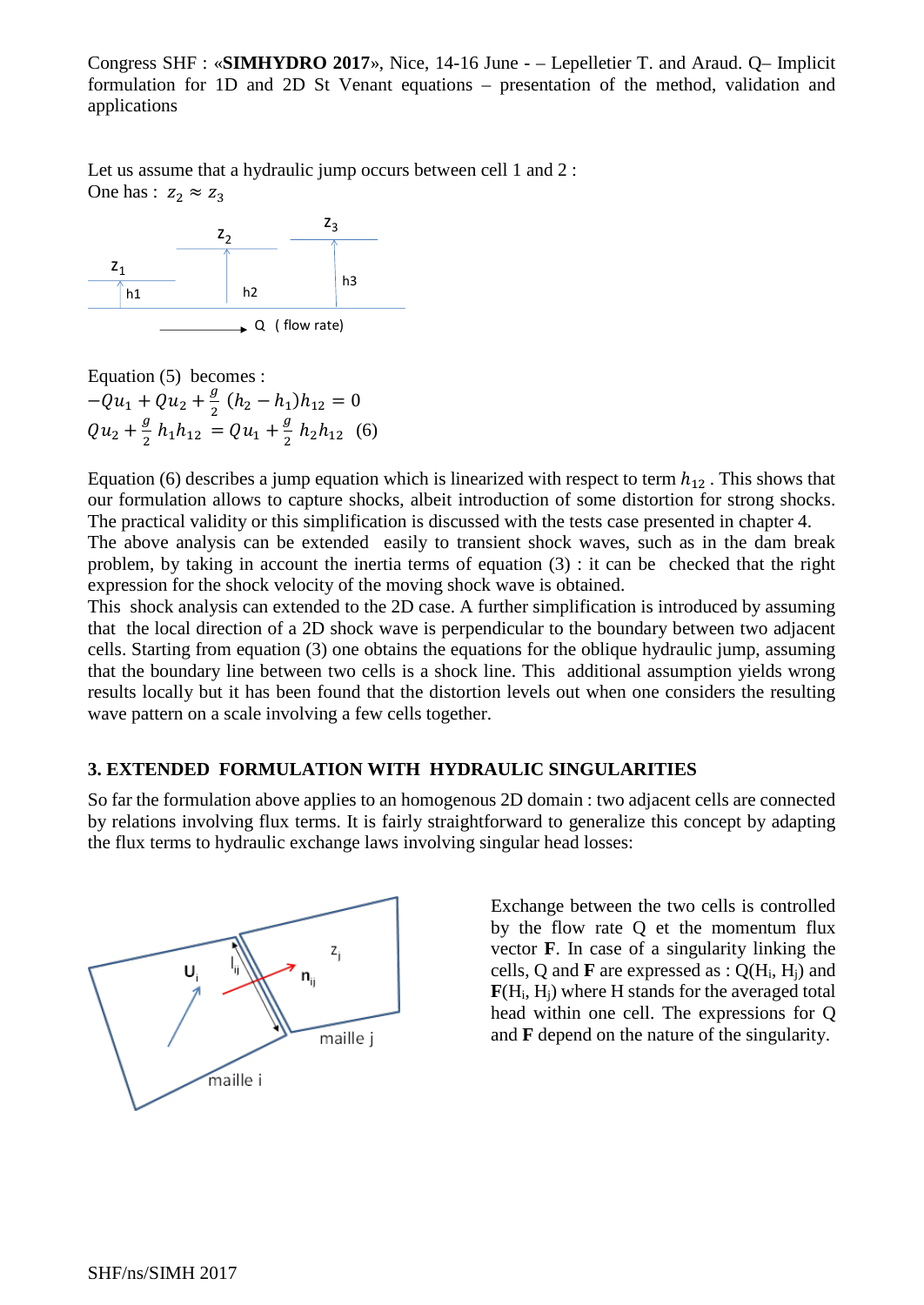Assuming a flow from cell i to cell j the flux leaving cell i is written as :  $\sqrt{2}$ 

$$
\left(\boldsymbol{FLUX}_{ij}\right)=\left(\begin{matrix}\mathbf{Q}\\\boldsymbol{q}_i\boldsymbol{u}_i\\\boldsymbol{q}_i\boldsymbol{v}_i\end{matrix}\right)
$$

$$
(\mathbf{FLUX}_{ji}) = \begin{pmatrix} -Q \\ -F_x \\ -F_y \end{pmatrix}
$$

And the flux entering flux *j* is written as :

As an example the gate let us consider the gate type singularity which is governed by a variety of laws according to the gate geometry and hydraulic upstream and downstream conditions.



**Figure 1** : definition sketch for the gate/weir singularity

Next diagrams illustrates all the laws which govern this singularity and the range of validity of each. The flow equations are defined such that flow continuity is ensured at every transition between two flow regimes. Equations are given below for 4 basic regimes:



Weir flow regime: 
$$
H_1 - p_1 < \frac{3}{2} h_v
$$
:  
\n $QD_D = \frac{2}{3} C_c b \sqrt{2g} (H_1 - p_1)^{\frac{3}{2}}$   
\n $QD_N = b \sqrt{2g} [(H_1 - p_1) - (H_2 - p_2)]^{\frac{1}{2}} (H_2 - p_2)$   
\nGate flow regime:  $H_1 - p_1 > \frac{3}{2} h_v$   
\n $QV_D = bC_c h_v \sqrt{2g (H_1 - p_1)}$   
\n $QV_N = K b h_v \sqrt{2g} ((H_1 - p_1) - (H_2 - p_2))^{1/2}$   
\nrate/weir singularity

**Figure 2**: delimitation of flow regimes for the ga

Special consideration must be given to the momentum flux just downstream of the gate. Iterative calculations are necessary to determine the proper flow regime and to apply the corresponding flow equations.

In case of an incident flow oblique to the gate the upstream momentum flux vector is decomposed into two components, one normal to the gate, the other one parallel to the gate. The flux parallel to the gate is supposed unchanged, while the other flux component is treated by the 1D gate equation system.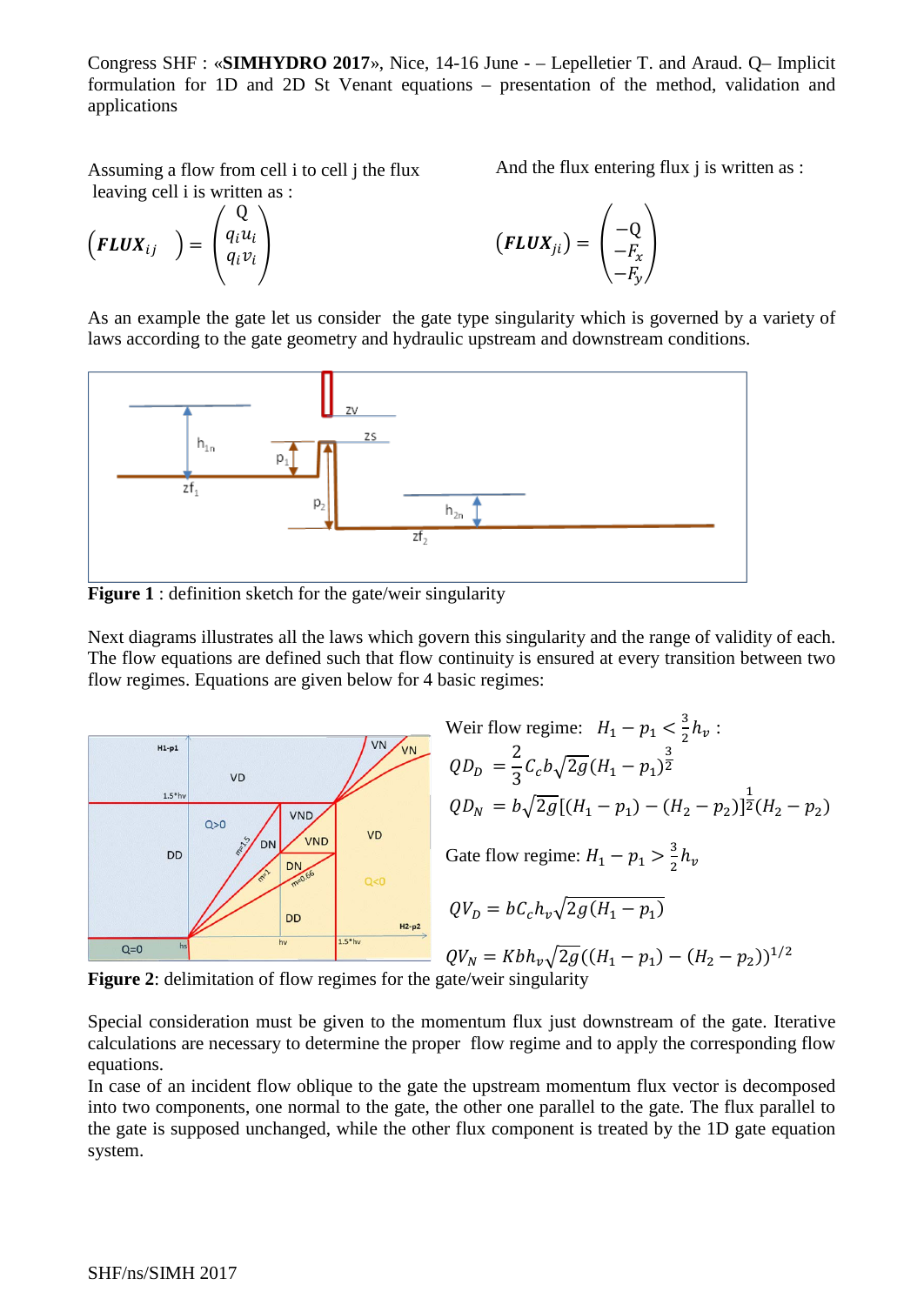# **3. BENCHMARKING**

The above formulation has been implemented into the **Hydra** computational software and has been evaluated against analytical solutions, field data and existing referenced codes such as **Telemac** ( EDF) and **Rubard** (IRSTEA). Some selected examples are presented below to demonstrate the capabilities of the code:

## **3.1 Hydraulic jump in rectangular channel**

Channel width is discretized into 3 meshes 5m each. Channel length is discretized into 60 meshes :

- 20 cells 10x5m in the upstream part of the canal which has a 2% slope,
- 40 cells 5x5m in the downstream part which is flat.

Flow rate is 60  $\mathrm{m}^3$ /s. Figure below shows the computed water profile along the centerline. It is compared with the analytical solution:



**Figure 3**: water profile elevation along a rectangular channel : computed and analytical solutions

The two curves are in good agreement, given the spatial discretization used for the computations. Difference on the upstream end is due to the fact that no upstream limit condition is imposed : the code selects critical flow regime. The water profile then connects gradually towards uniform flow.

## **3.2 flow past a gate**

Channel discretization and flow conditions are the same as above but a gate is introduced at abscissa 0.4km. Gate opening depth is 50cm. the graph below shows the computed water profiles using complete formulation and simplified formulation ( without convective terms) :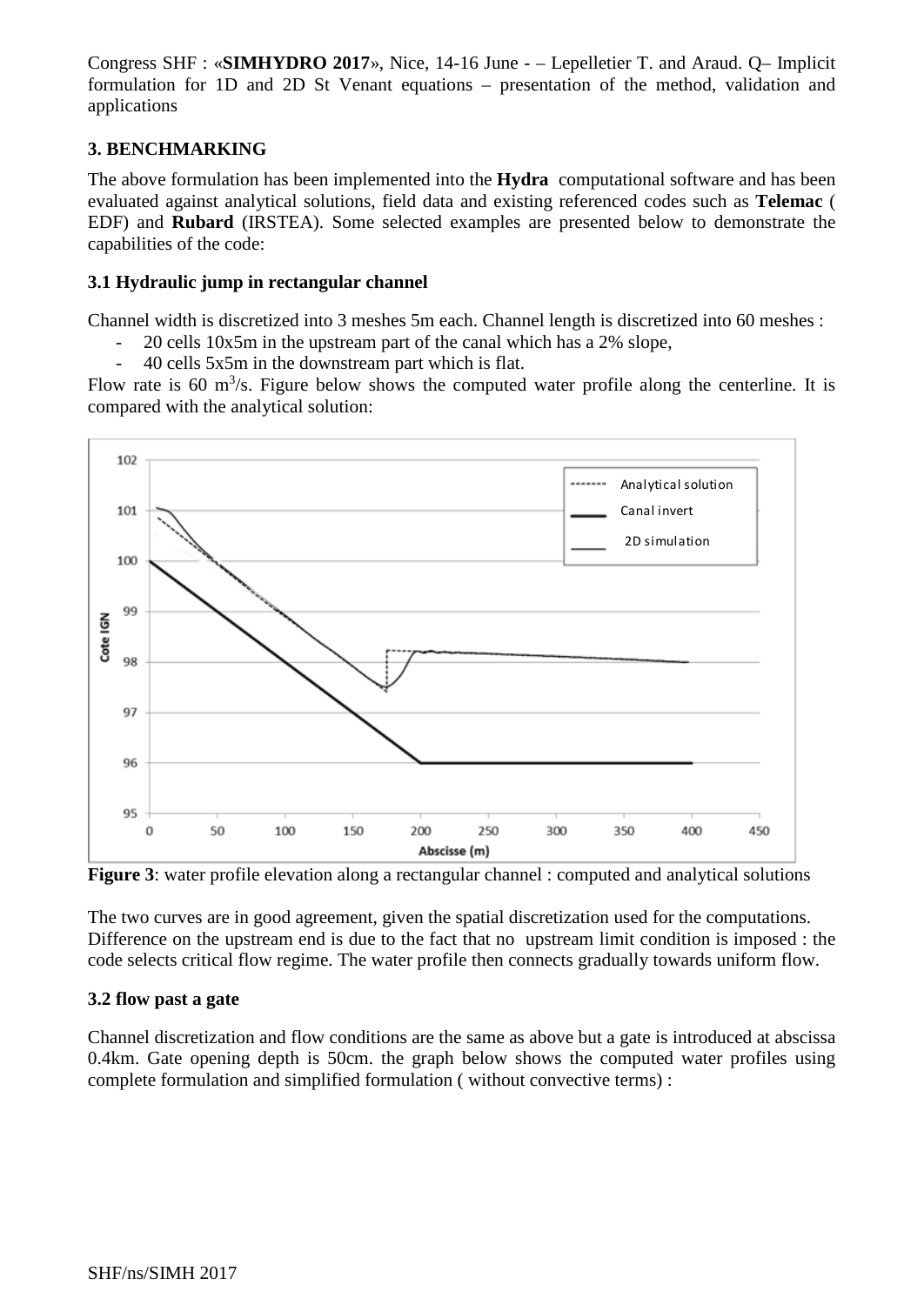Congress SHF : «**SIMHYDRO 2017**», Nice, 14-16 June - – Lepelletier T. and Araud. Q– Implicit formulation for 1D and 2D St Venant equations approachable of the method validation and formulation for 1D and 2D St Venant equations – presentation of the method, validation and applications



**Figure 4:** computed water profile elevation along a rectangular channel with a gate singularity

Water profile computed with the full equations exhibits a hydraulic jump in the upper section of the channel and another one about 25m downstream of the gate. The flow past the gate is not influenced by the downstream conditions. In the simplified calculations convective terms are ignored : super critical flow is not modelled, which results in a significant over estimates of the water profiles upstream of the gate.

# **3.3 2D flow in a river past a navigation weir.**

A section of the Aisne river has been modelled to analyze velocity field past a navigation weir and to investigate resulting geo-morphological consequences. The model consists of about 10000 meshes arranged as follows: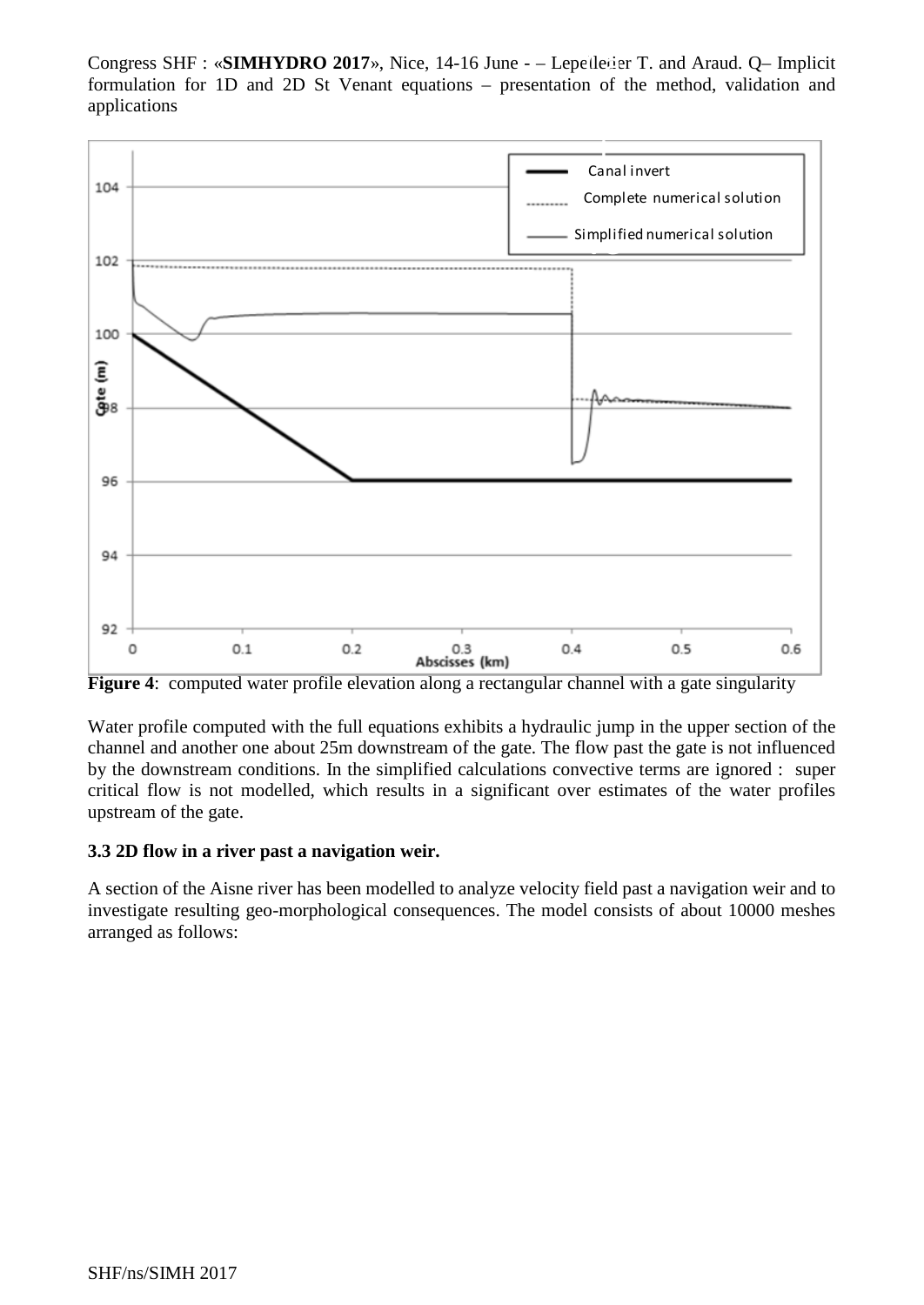

**Figure 5** : 2D meshing for the river modelling pas a navigation weir

The weir is closed except along a 25m section next to the right bank. It is oblique to the upstream flow. River flow rate is 100  $\mathrm{m}^3$ /s. The weir elevation is adjusted so that the flow past it is critical. A close up view of the flow velocity distribution is shown below :



**Figure 6** : flow distribution computed by **hydra** numerical code

One can see clearly the two recirculation zones induced by the jet flux past the weir. This pattern was actually observed on the site. The same calculations was performed using **Telemac** code. The computed flow distribution exhibit a very similar pattern as shown below. In the **Telemac** model the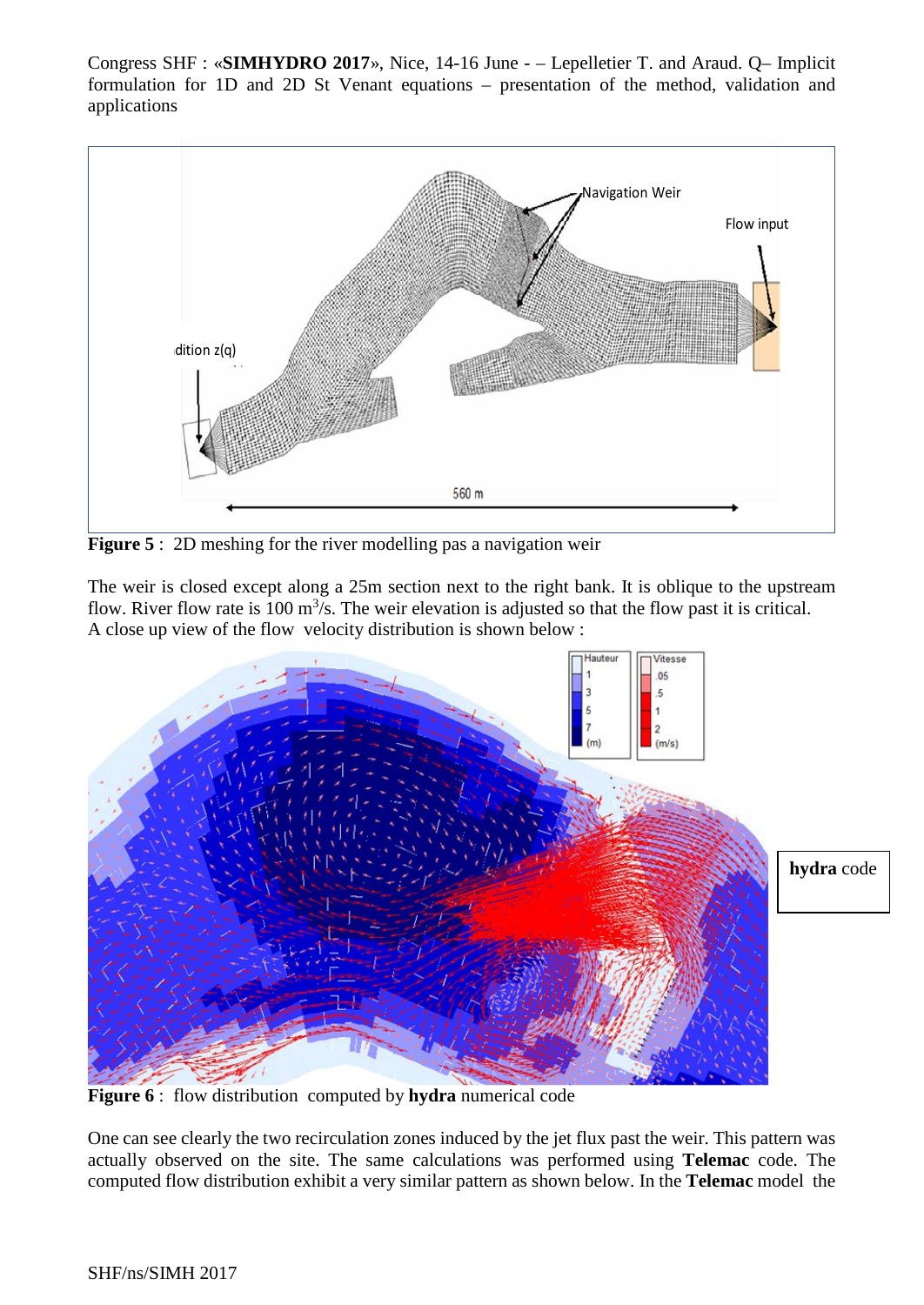mesh size around the weir is much more refined than in the Hydra model because the weir is modelled as a geometric singularity : it is totally immerged within the 2D meshing.



**Figure 7**: flow distribution computed by **telemac** numerical code

# **3.4 Transient dam break problem in a rectangular channel.**

This problem is classic and has an analytical solution. The case investigated is defined by the following definition sketch :



**Figure 8** : definition sketch for the dam break problem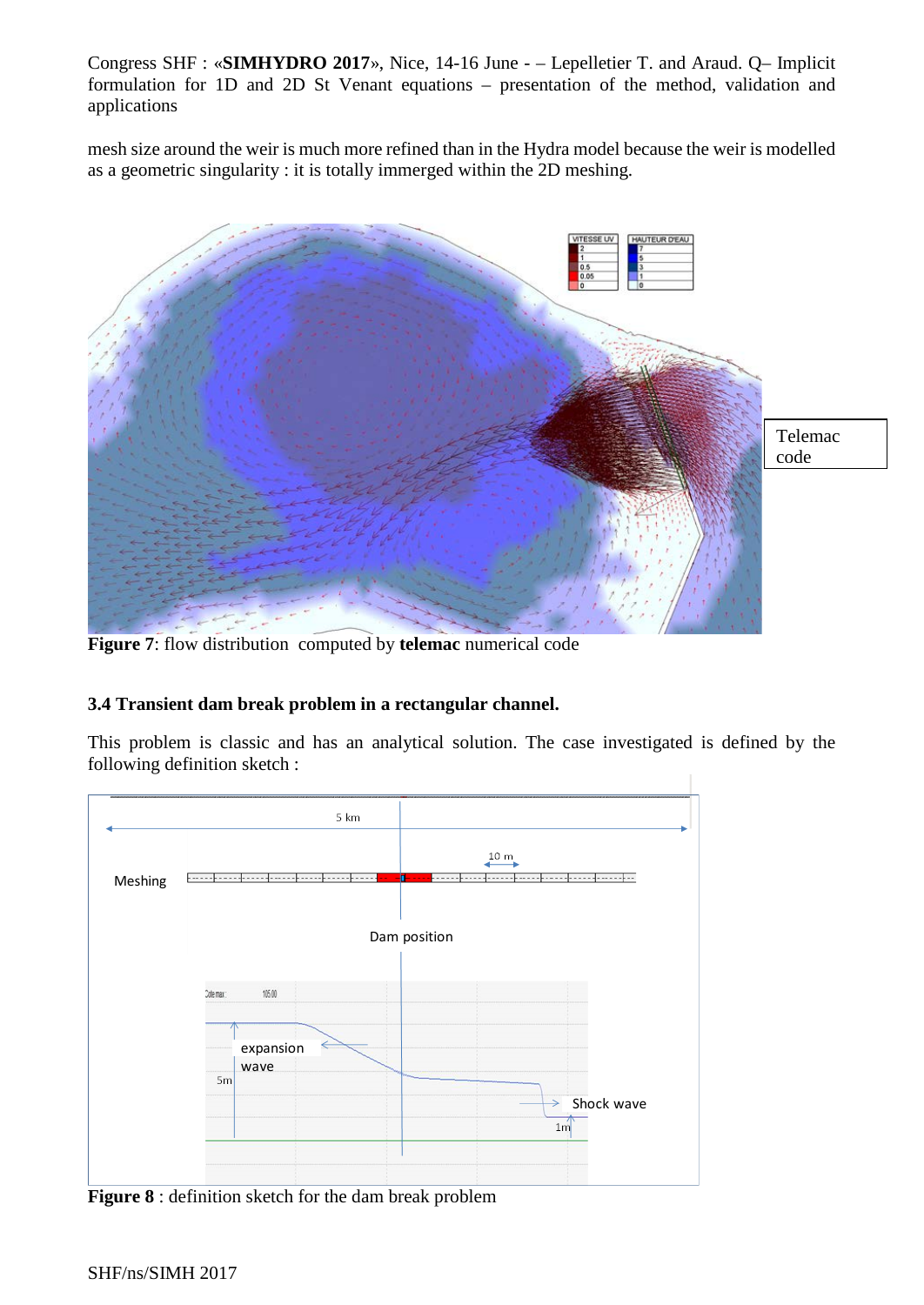Initially water depth is 5m upstream of the dam and 1m downstream. The dam breaks at time=0. Figures below show the longitudinal water and velocity profiles along the canal at time  $t =$ 288seconds.



**Figure 9** : water elevation and velocity profiles at time 288 seconds after sudden dam break.

Examination of these graphs show near perfect agreement between computation and analytical solution.

This good agreement suggests that the approximation introduced in equation (3) is valid to solve practical problems involving shocks.